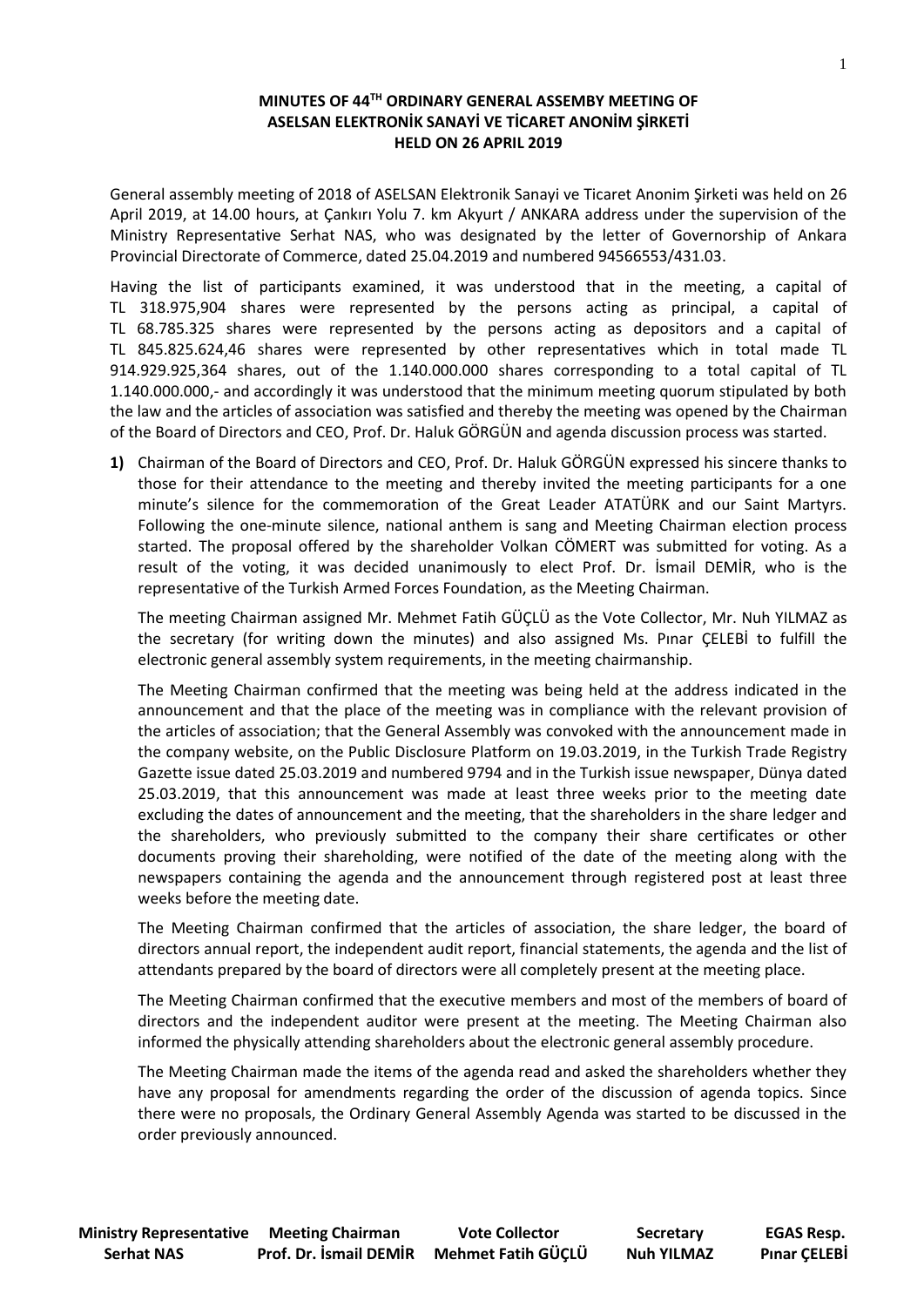- **2)** The Annual Report for the fiscal year 2018 prepared by the Board of Directors was read. The Meeting Chairman asked if there was anyone who would like to speak regarding the agenda. As there were no proposals, the negotiation of topic 3 of the agenda was passed on to.
- **3)** The independent audit report with respect to 1 January 31 December 2018 fiscal year prepared by the Independent External Audit Company Yeditepe Bağımsız Denetim A.Ş. was read.
- **4)** The Consolidated Balance Sheet and Income Statement in compliance with the Communique of the Capital Markets Board with Serial:II and Number:14.1 with the Balance Sheet and the Income Statement in compliance with the General Communique on Accounting System Application were read. The Meeting Chairman asked if there was anyone who would like to speak regarding the agenda. The Meeting Chairman submitted the agenda for negotiation. As there were no proposals, the voting was started. As a result of the voting, the financial statements for the fiscal year 2018 were approved with 914.221.922,364 affirmative votes against 708.003 negative vote.
- **5)** Acquittal of the members of Board of Directors on operations and accounts of the company for the fiscal year 2018 was put to voting. As a result of the voting, the members of Board of Directors were acquitted with 914.234.394,364 affirmative votes against 695.531 negative vote.
- **6)** The Meeting Chairman had the Board of Directors' proposal for profit distribution, which was also included in the 2018 annual report, and the Turkish Armed Forces Foundation's proposal, read and put to vote separately. Accordingly the proposal of the Board of Directors was declined with 845.900.819,364 negative votes against 69.029.106 affirmative votes; and the proposal of the Turkish Armed Forces Foundation was accepted with 914.652.400,364 affirmative votes against 277.525 negative votes.

Accordingly, of the net profit generated by our company from its 2018 activities;

- **-** In accordance with Article 519/(1) of the Turkish Commercial Code, General Legal Reserves amounting to TL 91.456.032,50 is going to be allocated,
- **-** Net distributable profit to the shareholders for the period, calculated in the framework of the profit distribution regulations and decisions of the Capital Markets Board is proposed as: Gross profit, TL 174.000.000 (Kuruş 15,26316 per share of TL 1 and 15,26316% on the basis of the capital) (net profit TL 147.900.000,– Kuruş 12,97368 per share of TL 1 and 12,97368% on the basis of the capital) as in the form of cash,
- **-** In accordance with Article 519/(2) of the Turkish Commercial Code, General Legal Reserves amounting to TL 11.700.000,- is going to be allocated,
- **-** The remaining profit is going to be allocated as Extraordinary Legal Reserves,

and distribution of the cash dividends to the shareholders are planned to be distributed as of June 19, 2019, September 18, 2019, and December 18, 2019 in three equal installments.

**7)** Regarding the election of the members of the Board of Directors; the proposal submitted by the Turkish Armed Forces Foundation Representative was read. It was decided with 864.984.922,364 affirmative votes against 49.945.003 negative votes that Mr. Haluk GÖRGÜN (RTIDN: 49357231712), Mr. Mustafa Murat ŞEKER (RTIDN: 25240920666), Mr. Celal Sami TÜFEKCİ (RTIDN: 37930396606), Mr. Alpaslan KAVAKLIOĞLU (TC Kimlik No: 12731833536), Mr. Mehmet Fatih KACIR (TC Kimlik No: 46351127010) and Mr. Salih KUL (RTIDN: 20737477456) would be elected to serve until the next ordinary general assembly.

One of our shareholders, Sevda ALKAN has stated that; according to CMB Corporate Governance Principles, women members shall be taking place in the Board, with a suggestion of 25% of the Board of Directors at the minimum, and asked about the target and compliance policy regarding this principle. Turkish Armed Forces Foundation Representative replied and stated that there is no specific target or aim not to include women in the board of directors and that the applications were evaluated, where no women has applied and thus there are no women members. He also stated that there are no women applicants among the independent member candidates either and in the case

| <b>Ministry Representative</b> | <b>Meeting Chairman</b> | <b>Vote Collector</b> | Secretary         | <b>EGAS Resp.</b>   |
|--------------------------------|-------------------------|-----------------------|-------------------|---------------------|
| <b>Serhat NAS</b>              | Prof. Dr. İsmail DEMİR  | Mehmet Fatih GÜÇLÜ    | <b>Nuh YILMAZ</b> | <b>Pinar CELEBİ</b> |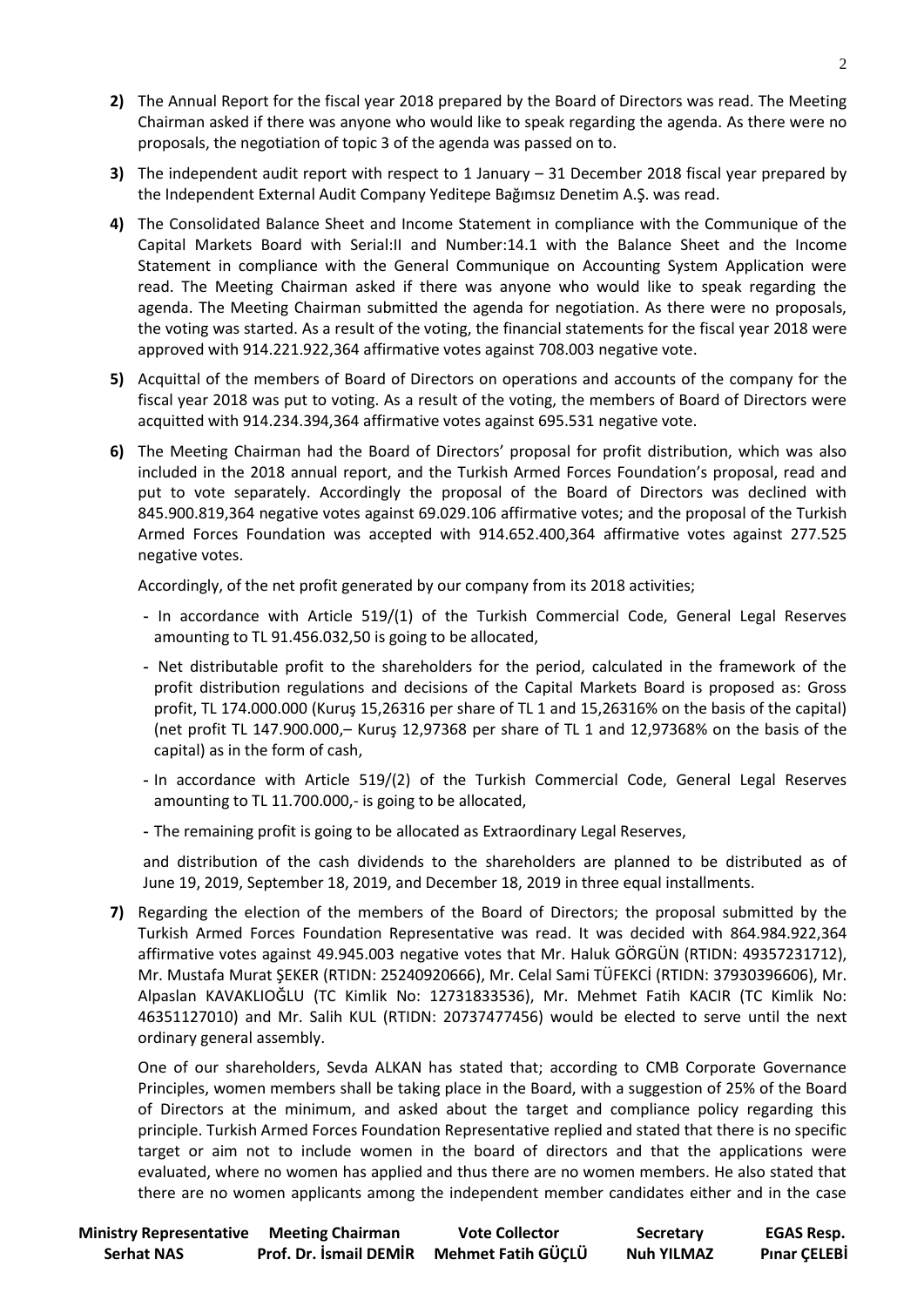that women candidates submit their competencies and apply for board membership, visible steps can be taken on that issue.

Among the 4 Independent Board of Member nominees, who were determined by the Board of Directors and approved by the Capital Markets Board and announced to the public in accordance with the Corporate Governance Principles; Mehmet ARIK received 864.984.922,364 votes, Ercümend ARVAS received 864.984.922,364 votes, İbrahim ÖZKOL received 864.984.922,364 votes and Gürbüz BEKTAŞ received 18.897.845,904 votes. Within this scope, Mehmet ARIK (RTIDN: 26350359070), Ercümend ARVAS (RTIDN: 24968360020) and İbrahim ÖZKOL (RTIDN: 33862801270), who received the highest votes, were elected to serve as Independent Members of the Board of Directors until the next ordinary general assembly.

- **8)** Regarding the remuneration appraised for the Board of Directors Members, the proposal submitted by the Turkish Armed Forces Foundation Representative was read. As a result of the voting, it was decided with 855.740.035,364 affirmative votes against 59.189.890 negative votes that the payment of monthly net TL 3.000.- (three thousand Turkish Liras) would be made to the Board of Directors Members, valid until the Ordinary General Assembly Meeting, which shall be held in 2020 where the fiscal year 2019 activities shall be discussed.
- **9)** As per the Capital Markets Board legislation, the proposal regarding the approval of the Independent External Audit Company chosen by the Board of Directors was read. As a result of the voting, it was decided with 858.592.257,364 affirmative votes against 56.337.668 negative votes that Yeditepe Bağımsız Denetim A.Ş., at the address "Fahrettin Kerim Gökay Cad. Okul Sokak No:1 Altunizade Sitesi E blok d:16 Altunizade-Üsküdar-İstanbul" , Üsküdar Tax Office's tax number is 9460222817, Maltepe Chamber of Commerce's registration number is 609033 and 0946022281700012 mersis number, which would be approved to perform the independent audit of our company for the 2019 fiscal year.
- **10)** Regarding the amendment of company articles of association article 11 titled "Quorum of Meeting and Decision Making" and article 13 titled "Duty and Authorities of the Board of Directors"; the shareholders were informed that; since there were no proposals submitted to the general assembly chairmanship, no voting shall be held.
- **11)** The letter of the Board of Directors regarding the information to be given with respect to the donations made in fiscal year 2018 and the income or interest gained by the guarantees, pledges, mortgages and warranties issued in favor of third parties was read. Pursuant to this, it was stated that between the dates 01.01.2018 and 31.12.2018; the group made a donation worth of TL 100.000,-, there were no income or interest gained from third parties and no pledges, mortgages and warranties issued in favor of third parties, and TL 494.700,- for Mikroelektronik Araştırma Geliştirme Tasarım ve Ticaret Ltd. Şti., TL 22.095.780,- for ASELSAN Bilkent Mikro Nano Tek. San. ve Tic. A.Ş., TL 15.070.000, for ASELSAN Hassas Optik San. ve Tic. A.Ş. were given as per the guarantees issued in favor of third parties within 2018.
- **12)** As per the Capital Markets regulations, the conclusion part of the report prepared by the Board of Directors was read, which was related to the comparison of the conditions of the transactions made in 2018 with the Presidency of Defense Industries with the market conditions, since it was publicly disclosed on 19.03.2019. The conclusion part that was submitted to the information of the shareholders is given below.

"Based on the Communiqué Serial: II, No: 17.1, the ratio of the amount of the Company's transactions with SSB in the accounting period to the revenue according to the last annual financial statements announced in the public procurement in the accounting period is more than 10% of the processes leading to the prediction of its arrival; Service and liability transfers in accordance with market conditions as specified in the contracts."

**13)** As for the decisions to be taken with respect of the upper limit of the donations and aids to be provided in fiscal year 2019; the proposal submitted by the Turkish Armed Forces Foundation Representative was read. As a result of the voting, it was decided with 853.259.297,92 affirmative

| <b>Ministry Representative Meeting Chairman</b> |                        | <b>Vote Collector</b> | Secretary         | <b>EGAS Resp.</b>   |
|-------------------------------------------------|------------------------|-----------------------|-------------------|---------------------|
| <b>Serhat NAS</b>                               | Prof. Dr. İsmail DEMİR | Mehmet Fatih GÜÇLÜ    | <b>Nuh YILMAZ</b> | <b>Pinar CELEBİ</b> |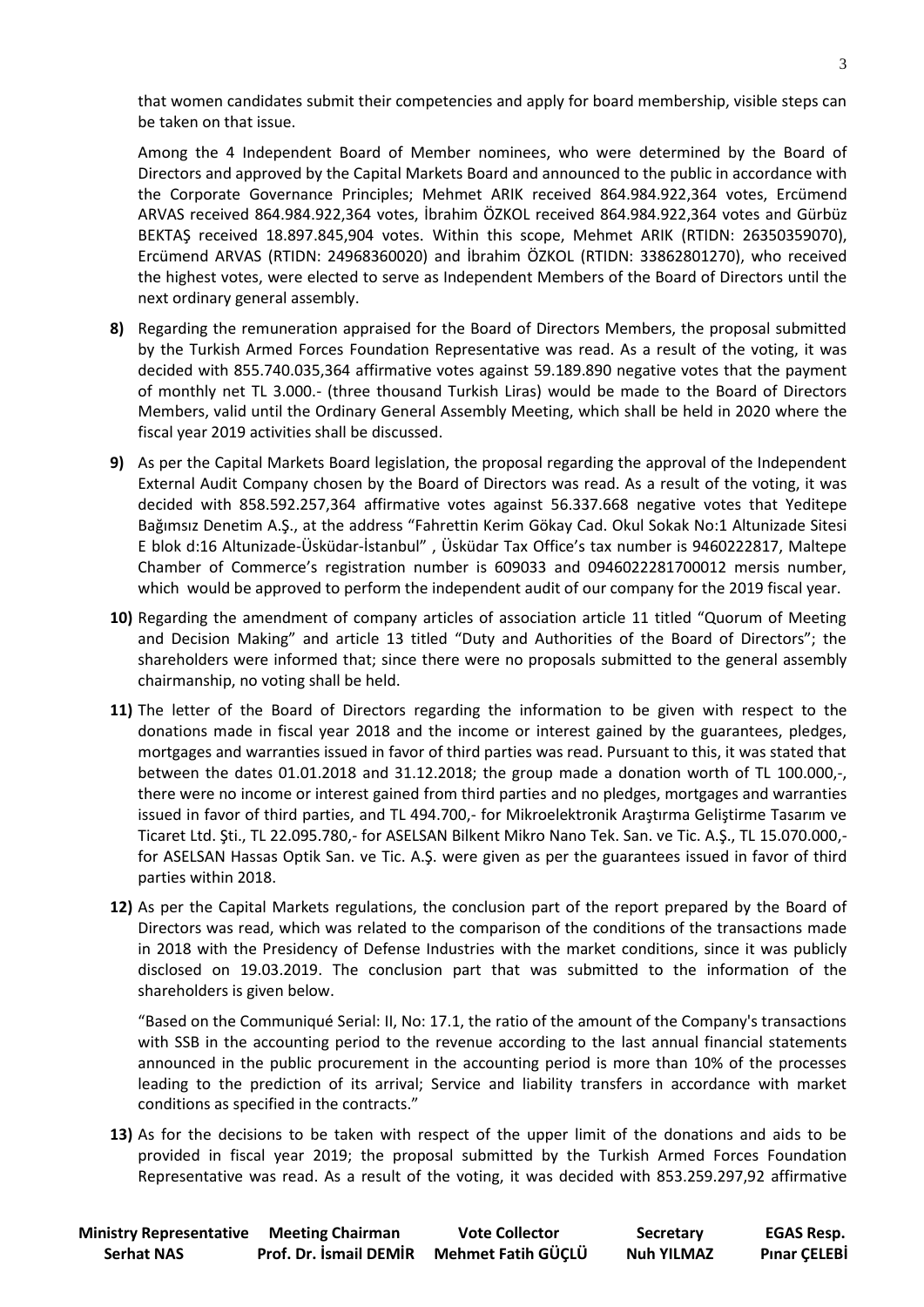votes against 61.670.627,444 negative votes that the company and the group companies would make donations and aid with an upper limit of total TL 1.000.000,- (OneMillion Turkish Liras) in 2019.

- **14)** As for the decisions to be taken with respect of the upper limit of the sponsorships to be made in fiscal year 2019; the proposal submitted by the Turkish Armed Forces Foundation Representative was read. As a result of the voting, it was decided with 853.259.297,92 affirmative votes against 61.670.627,444 negative votes that the Company would provide sponsorships with an upper limit of total TL 7.000.000,- (SevenMillionTurkish Liras) in 2019.
- **15)** Board of Directors' letter regarding the subject that shareholders who have a management control, members of board of directors, managers with administrative liability and their spouses, relatives by blood or marriage up to second degree may conduct a transaction with the corporation or subsidiaries thereof which may cause a conflict of interest and compete with them, was read. The shareholders were informed that there is no authorization regarding the subject that shareholders who have a management control, members of board of directors, managers with administrative liability and their spouses, relatives by blood or marriage up to second degree may conduct a transaction with the corporation or subsidiaries thereof which may cause a conflict of interest and compete with them.
- **16)** The Meeting Chairman asked the Shareholders attending the General Assembly if they had any wishes or requests.

Ferda DİNÇER, one of the shareholders, expressed his gratitude for the fact that he had been accepted for the meeting and for the hospitality. He stated that for years, he has been supporting the company with his own efforts and was always proud of the R&D and innovation activities of ASELSAN. However, he said, for the last two years he was suffering financially as an investor and asked for the explanation of the reasons for that. The Chairman of the Board of Directors and CEO of ASELSAN, Prof. Dr. Haluk GÖRGÜN took the floor and said that this question is frequently asked noting that the dynamics of the stock market should be evaluated within the scope of general economic conjuncture. He stated that ASELSAN is a leading company in terms of both innovation and international competitiveness and it is sharing information as transparent as possible. He stated that the turnover and profitability of the company increased and that there was also an increase in exports.

Volkan CÖMERT, one of the shareholders, stated that they have great expectations when it comes to ASELSAN, and that they are expecting bigger initiatives in the field of exports. In addition to that, he said that they are looking forward for the company to overcome the problems seen in the cash flow for the last 1 year, and their expectations from the Defense Industry Presidency are high on that issue.

Ferda DİNÇER, one of the shareholders, asked if there were any problems in the company's receivable collection. The Chairman of the Board of Directors and CEO of ASELSAN, Prof. Dr. Haluk GÖRGÜN took the floor by mentioning that the company works with 2900 domestic companies and 2600 of them are SMEs and stated that ASELSAN is working to fulfill its mission to help building a domestic defense industry. In response to the comment of the shareholder Volkan CÖMERT, he said that in 2018 there were many partnerships established abroad, but the export effects of those will become visible in 2019 due to the long duration of the contract processes. He stated that regarding cash flow management, the company is sensitive on both collections and payments and that the secondary public offering proceeds are being used in accordance with its purpose. He said that a systematic structure was created for the collection of receivables and a commission was established. ASELSAN CFO and Vice President Okan TURAN took the floor and said that besides the fact that there is a partial decrease in cash flow, the company's medium term target is to maintain a positive operational cash flow and a close-to-positive free cash flow. He also emphasized that the average life span of the projects is 4-5 years and it would be more accurate to evaluate the cash flow within a 2-3 year window.